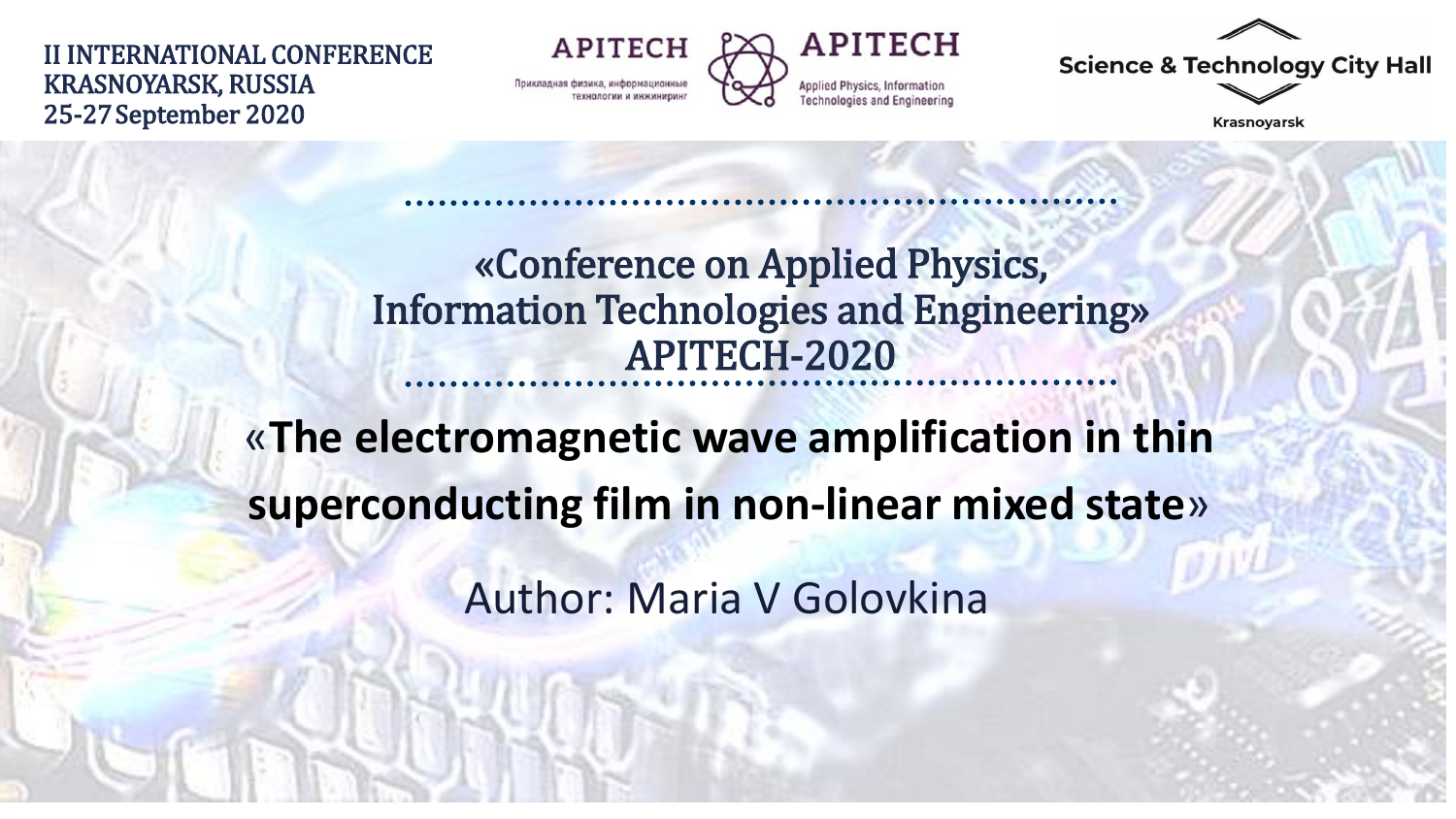



1. The electromagnetic wave interaction with the moving Abrikosov vortex lattice in type II superconductors can lead to amplification of electromagnetic waves. This requires very high velocities of Abrikosov vortex lattice in order to obtain electromagnetic waves amplification.

2. Let us show that amplification of an electromagnetic can be observed at velocities of the vortex structure that are less than the phase velocity of the waves.



The behavior of the vortex structure is described by Larkin– Ovchinnikov model modified by Doettinger. Transformation matrix for superconducting film:  $\mathbb{R}^n$  $\int$  $\bigg)$   $(A \ 1)$  $(1 \ 0)$ 1  $1 \quad 0 \setminus$ *A*

**Figure 1.** The geometry of the structure. SC – thin superconducting film  $B_{\nu 0}$  - external magnetic field  $d$  – thickness of superconducting film  $v$  - velocity of Abrikosov vortex lattice

$$
A = \frac{d{j_{\text{zo}}^2}{B_{\text{yo}} \left[1 \pm (1 - \frac{4\Phi_0^2 j_{\text{zo}}^2}{\eta(0)^2 v^*} \right]^{-1/2} \left[\frac{2\Phi_0}{\eta(0)v^*} - \left(1 \pm \frac{4\Phi_0^2 j_{\text{zo}}^2}{\eta(0)^2 v^*} \right)^{1/2} \frac{k_x}{\omega j_{\text{zo}}}\right]},
$$

 $j_{z0}$  - current density  $\eta(0)$  - viscosity coefficient  $k<sub>x</sub>$  - projection of wave vector onto Ox *v* \* - the instability velocity

ㄱ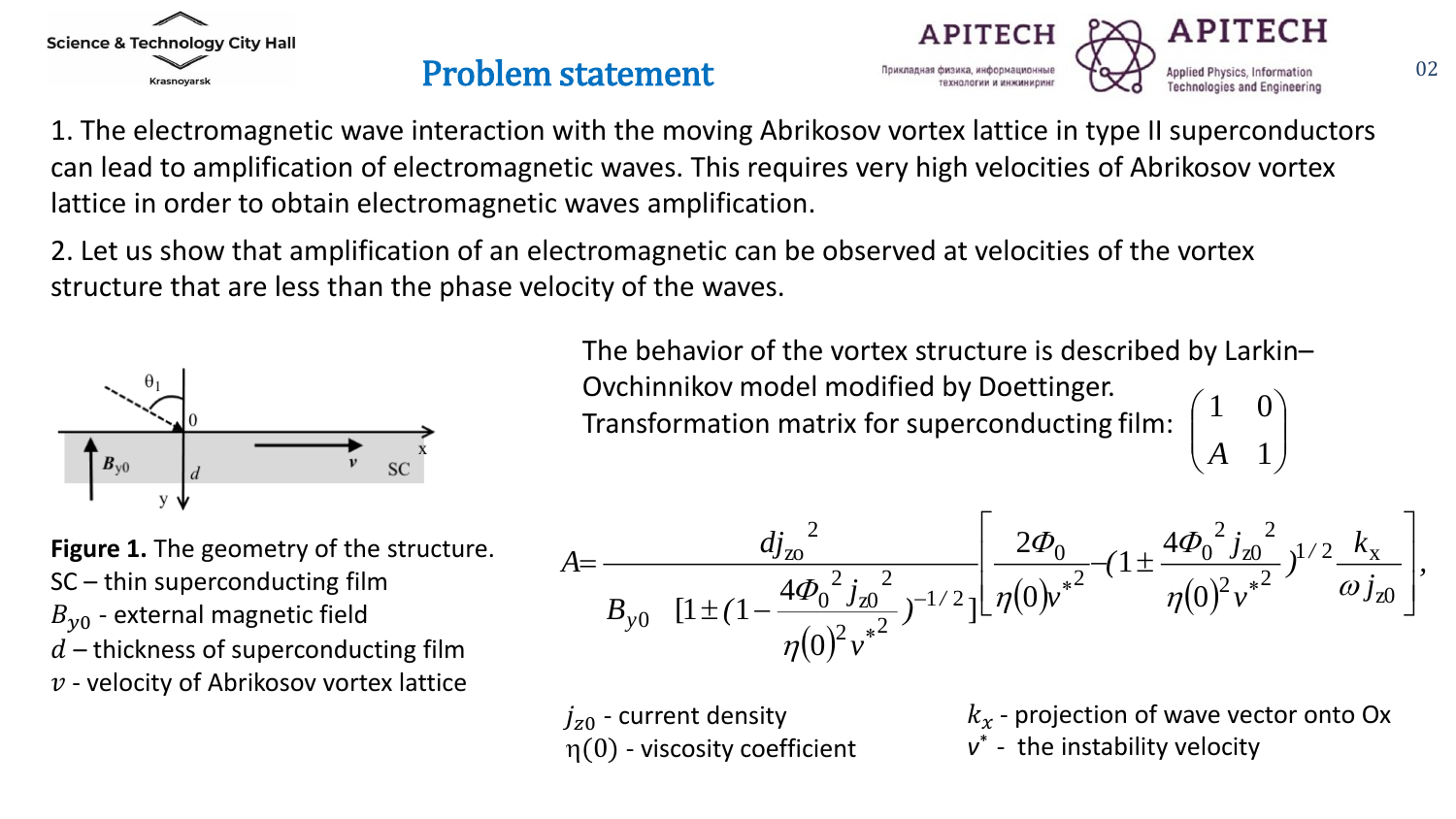





**reflection coefficient R calculation**





#### **Figure 2.** R for forward wave.

Structure: thin superconducting film MgO on substrate SrTiO<sub>2</sub>. The thickness of substrate is 8  $\mu$ m,  $B_{\gamma 0}$ =1 T, angle of incidence  $\theta_1$ =0.5,  $v^* = 1000$  *m/s*,  $\eta(0) = 1 \cdot 10^{-6} N \cdot s/m$ 

### **Figure 3.** R for backward wave.

Structure: thin superconducting film MgO on substrate SrTiO<sub>2</sub>. The thickness of substrate is 8  $\mu$ m,  $B_{\gamma 0}$ =1 T, angle of incidence  $\theta_1$ =0.5,  $v^* = 1000$  *m/s*,  $\eta(0) = 1 \cdot 10^{-6} N \cdot s/m$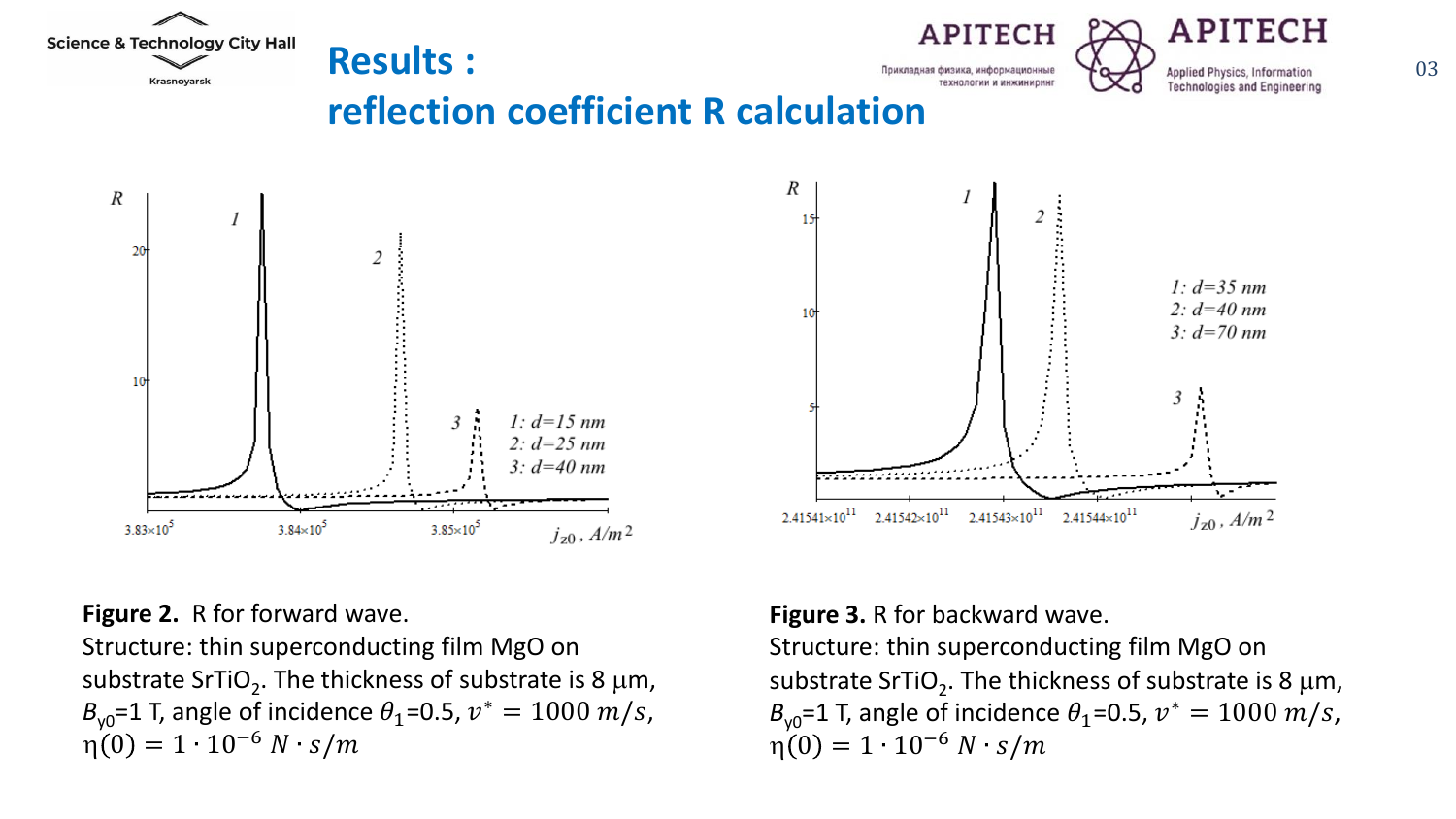





# Conclusions

- 1. The electromagnetic wave can demonstrate amplification due to the energy of the Abrikosov vortex lattice.
- 2. This amplification is observed at low velocities of the vortex structure  $\sim 1$  km/s.
- 3. The structure demonstrated non-reciprocal character.
- 4. For forward wave (the direction of electromagnetic wave propagation coincides with the direction of vortex motion in a superconductor ), we can observe the amplification at small values of the transport current density  $\sim$ 3.8  $\cdot$  10<sup>5</sup>  $A/m^2$  .
- 5. The results obtained in this work can be used to create superconducting amplifiers and switches for the terahertz and optical ranges.